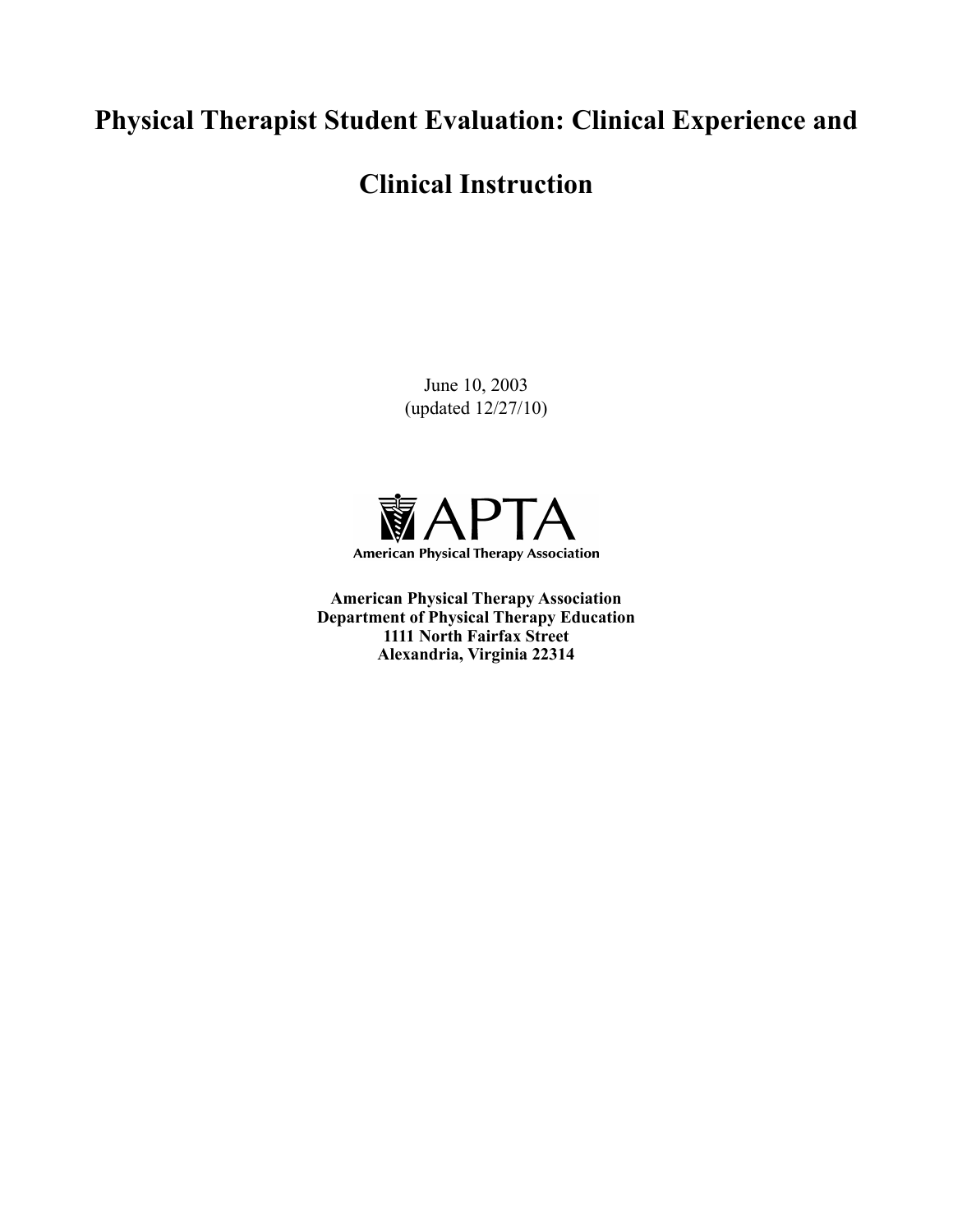# PREAMBLE

**The purpose of developing this tool was in response to academic and clinical educators' requests to provide a voluntary, consistent and uniform approach for students to evaluate clinical education as well as the overall clinical experience. Questions included in this draft tool were derived from the many existing tools already in use by physical therapy programs for students to evaluate the quality of the clinical learning experience and clinical instructors (CIs), as well as academic preparation for the specific learning experience. The development of this tool was based on key assumptions for the purpose, need for, and intent of this tool. These key assumptions are described in detail below. This tool consists of two sections that can be used together or separately: Section 1-Physical therapist student assessment of the clinical experience and Section 2-Physical therapist student assessment of clinical instruction. Central to the development of this tool was an assumption that students should actively engage in their learning experiences by providing candid feedback, both formative and summative, about the learning experience and with summative feedback offered at both midterm and final evaluations. One of the benefits of completing Section 2 at midterm is to provide the CI and the student with an opportunity to modify the learning experience by making midcourse corrections.** 

## Key Assumptions

The tool is intended to provide the student's assessment of the quality of the clinical learning experience and the quality of clinical instruction for the specific learning experience.

The tool allows students to objectively comment on the quality and richness of the learning experience and to provide information that would be helpful to other students, adequacy of their preparation for the specific learning experience, and effectiveness of the clinical educator(s).

The tool is formatted in Section 2 to allow student feedback to be provided to the CI(s) at both midterm and final evaluations. This will encourage students to share their learning needs and expectations during the clinical experience, thereby allowing for program modification on the part of the CI and the student. Sections 1 and 2 are to be returned to the academic program for review at the conclusion of the clinical experience. Section 1 may be made available to future students to acquaint them with the learning experiences at the clinical facility. Section 2 will remain confidential and the academic program will not share this information with other students.

The tools meet the needs of the physical therapist (PT) and physical therapist assistant (PTA) academic and clinical communities and where appropriate, distinctions are made in the tools to reflect differences in PT scope of practice and PTA scope of work.

The student evaluation tool should not serve as the sole entity for making judgments about the quality of the clinical learning experience. This tool should be considered as part of a systematic collection of data that might include reflective student journals, self-assessments provided by clinical education sites, Center Coordinators of Clinical Education (CCCEs), and CIs based on the Guidelines for Clinical Education, ongoing communications and site visits, student performance evaluations, student planning worksheets, Clinical Site Information Form (CSIF), program outcomes, and other sources of information.

#### **Acknowledgement**

We would like to acknowledge the collaborative effort between the Clinical Education Special Interest Group (SIG) of the Education Section and APTA's Education Department in completing this project. We are especially indebted to those individuals from the Clinical Education SIG who willingly volunteered their time to develop and refine these tools. Comments and feedback provided by academic and clinical faculty, clinical educators, and students on several draft versions of this document were instrumental in developing, shaping, and refining the tools. Our gratitude goes out to all of those individuals and groups who willingly gave their time and expertise to work toward a common voluntary PT and PTA Student Evaluation Tool of the Clinical Experience and Clinical Instruction.

Ad Hoc Group Members: Jackie Crossen-Sills, PT, MS, Nancy Erikson, PT, MS, GCS, Peggy Gleeson, PT, PhD, Deborah Ingram, PT, EdD, Corrie Odom, PT, DPT, ATC, and Karen O'Loughlin, PT, MA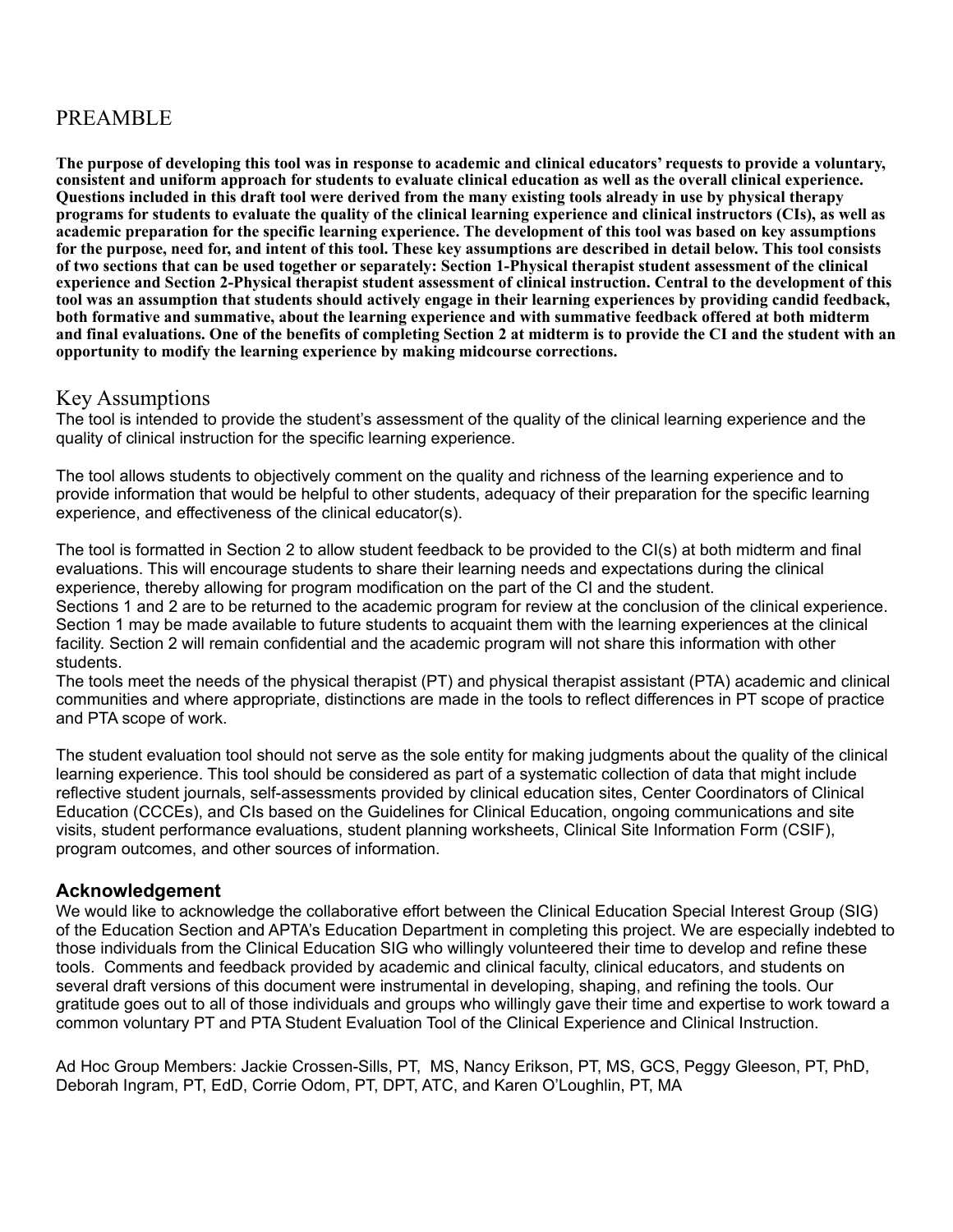#### **©2003 American Physical Therapy Association. All rights reserved. Duplication of this form in its entirety is permitted; however, any revision, addition, or deletion is prohibited. GENERAL INFORMATION AND SIGNATURES**

| General Information               |      |       |                                                                                                                                                                                                                                                                                                                                                                                                                                                                |  |  |
|-----------------------------------|------|-------|----------------------------------------------------------------------------------------------------------------------------------------------------------------------------------------------------------------------------------------------------------------------------------------------------------------------------------------------------------------------------------------------------------------------------------------------------------------|--|--|
| <b>Student Name</b>               |      |       |                                                                                                                                                                                                                                                                                                                                                                                                                                                                |  |  |
| Academic Institution              |      |       |                                                                                                                                                                                                                                                                                                                                                                                                                                                                |  |  |
| Name of Clinical Education Site   |      |       |                                                                                                                                                                                                                                                                                                                                                                                                                                                                |  |  |
| Address                           | City | State |                                                                                                                                                                                                                                                                                                                                                                                                                                                                |  |  |
| <b>Clinical Experience Number</b> |      |       | <b>Clinical Experience Dates</b>                                                                                                                                                                                                                                                                                                                                                                                                                               |  |  |
| Signatures                        |      |       | I have reviewed information contained in this physical therap<br>$\mathcal{L} = \mathcal{A} + \mathcal{A} + \mathcal{L}$<br>$\mathbf{1}$ $\mathbf{0}$ $\mathbf{1}$ $\mathbf{1}$ $\mathbf{1}$ $\mathbf{1}$ $\mathbf{1}$ $\mathbf{1}$ $\mathbf{1}$ $\mathbf{1}$ $\mathbf{1}$ $\mathbf{1}$ $\mathbf{1}$ $\mathbf{1}$ $\mathbf{1}$ $\mathbf{1}$ $\mathbf{1}$ $\mathbf{1}$ $\mathbf{1}$ $\mathbf{1}$ $\mathbf{1}$ $\mathbf{1}$ $\mathbf{1}$ $\mathbf{1}$ $\mathbf{$ |  |  |

bist student evaluation of the clinical education experience and of clinical instruction. I recognize that the information below is being collected to facilitate accreditation requirements. I understand that my personal information will not be available to students in the academic program files.

| Student Name (Provide signature)                                                                                                                                                                                                                                                                                                                                       |      |  |  |
|------------------------------------------------------------------------------------------------------------------------------------------------------------------------------------------------------------------------------------------------------------------------------------------------------------------------------------------------------------------------|------|--|--|
| Primary Clinical Instructor Name (Print name)                                                                                                                                                                                                                                                                                                                          | Date |  |  |
| Primary Clinical Instructor Name (Provide signature)                                                                                                                                                                                                                                                                                                                   |      |  |  |
| Entry-level PT degree earned<br>Highest degree earned<br>Degree area<br>Years experience as a CI<br>Years experience as a clinician<br>Areas of expertise<br>Clinical Certification, specify area<br><b>APTA Credentialed CI</b><br>Yes<br>No<br><b>Other CI Credential</b><br><b>State</b><br><b>No</b><br>Yes<br>Professional organization memberships APTA<br>Other |      |  |  |
| Additional Clinical Instructor Name (Print name)                                                                                                                                                                                                                                                                                                                       | Date |  |  |
| Additional Clinical Instructor Name (Provide signature)                                                                                                                                                                                                                                                                                                                |      |  |  |
| Entry-level PT degree earned<br>Highest degree earned<br>Degree area<br>Years experience as a CI<br>Years experience as a clinician<br>Areas of expertise<br>Clinical Certification, specify area<br><b>APTA Credentialed CI</b><br>Yes<br>No.<br>Other CI Credential<br>State<br>Yes<br>No<br>Professional organization memberships APTA<br>Other                     |      |  |  |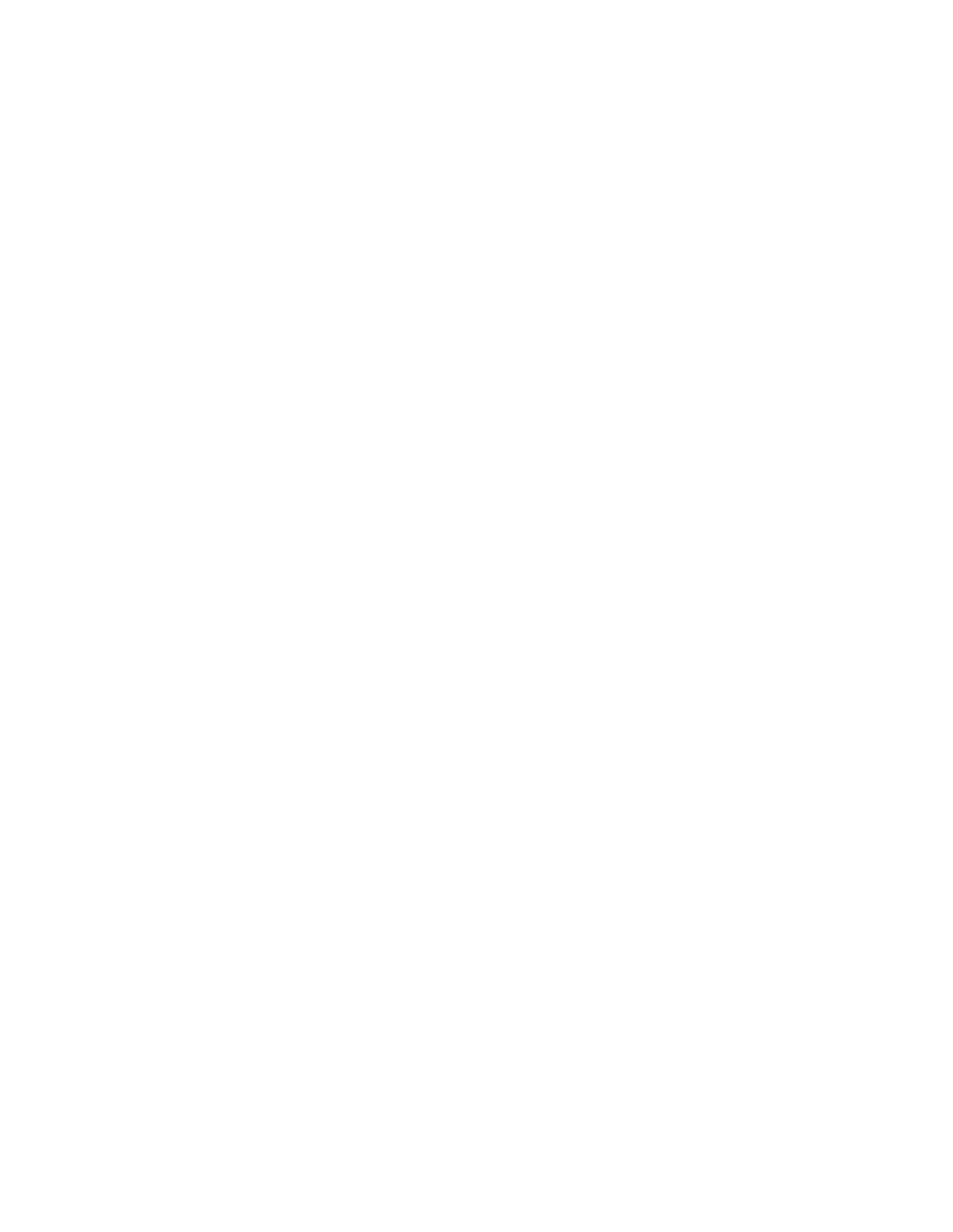## **SECTION 1: PT STUDENT ASSESSMENT OF THE CLINICAL EXPERIENCE**

### **Information found in Section 1 may be available to program faculty and students to familiarize them with the learning experiences at this clinical facility.**

1. Name of Clinical Education Site

Address City State

- 2. Clinical Experience Number
- 3. Specify the number of weeks for each applicable clinical experience/rotation.

Acute Care/Inpatient Hospital Facility **1998 Private Practice**<br>Ambulatory Care/Outpatient **1998 Rehabilitation/S** ECF/Nursing Home/SNF Federal/State/County Health Wellness/Prevention/Fitness Program Industrial/Occupational Health Facility **CHACK** 

Rehabilitation/Sub-acute Rehabilitation<br>School/Preschool Program

#### **Orientation**

- 4. Did you receive information from the clinical facility prior to your arrival? Yes No
- 5. Did the on-site orientation provide you with an awareness of the Yes No information and resources that you would need for the experience?
- 6. What else could have been provided during the orientation?

#### Patient/Client Management and the Practice Environment

*For questions 7, 8, and 9, use the following 4-point rating scale: 1= Never 2 = Rarely 3 = Occasionally 4 = Often*

7. During this clinical experience, describe the frequency of time spent in each of the following areas. Rate all items in the shaded columns using the above 4-point scale.

| <b>Diversity Of Case Mix</b> | <b>Rating</b> | <b>Patient Lifespan</b> | Rating | <b>Continuum Of Care</b>  | Rating |
|------------------------------|---------------|-------------------------|--------|---------------------------|--------|
| Musculoskeletal              |               | $0-12$ years            |        | Critical care, ICU, Acute |        |
| Neuromuscular                |               | $13-21$ years           |        | SNF/ECF/Sub-acute         |        |
| Cardiopulmonary              |               | $22-65$ years           |        | Rehabilitation            |        |
| Integumentary                |               | over 65 years           |        | Ambulatory/Outpatient     |        |
| Other (GI, GU, Renal,        |               |                         |        | Home Health/Hospice       |        |
| Metabolic, Endocrine)        |               |                         |        | Wellness/Fitness/Industry |        |

8. During this clinical experience, describe the frequency of time spent in providing the following components of care from the patient/client management model of the *Guide to Physical Therapist Practice*. Rate all items in the shaded columns using the above 4-point scale.

| <b>Components Of Care</b> | Rating | <b>Components Of Care</b> | Rating |
|---------------------------|--------|---------------------------|--------|
| Examination               |        | Diagnosis                 |        |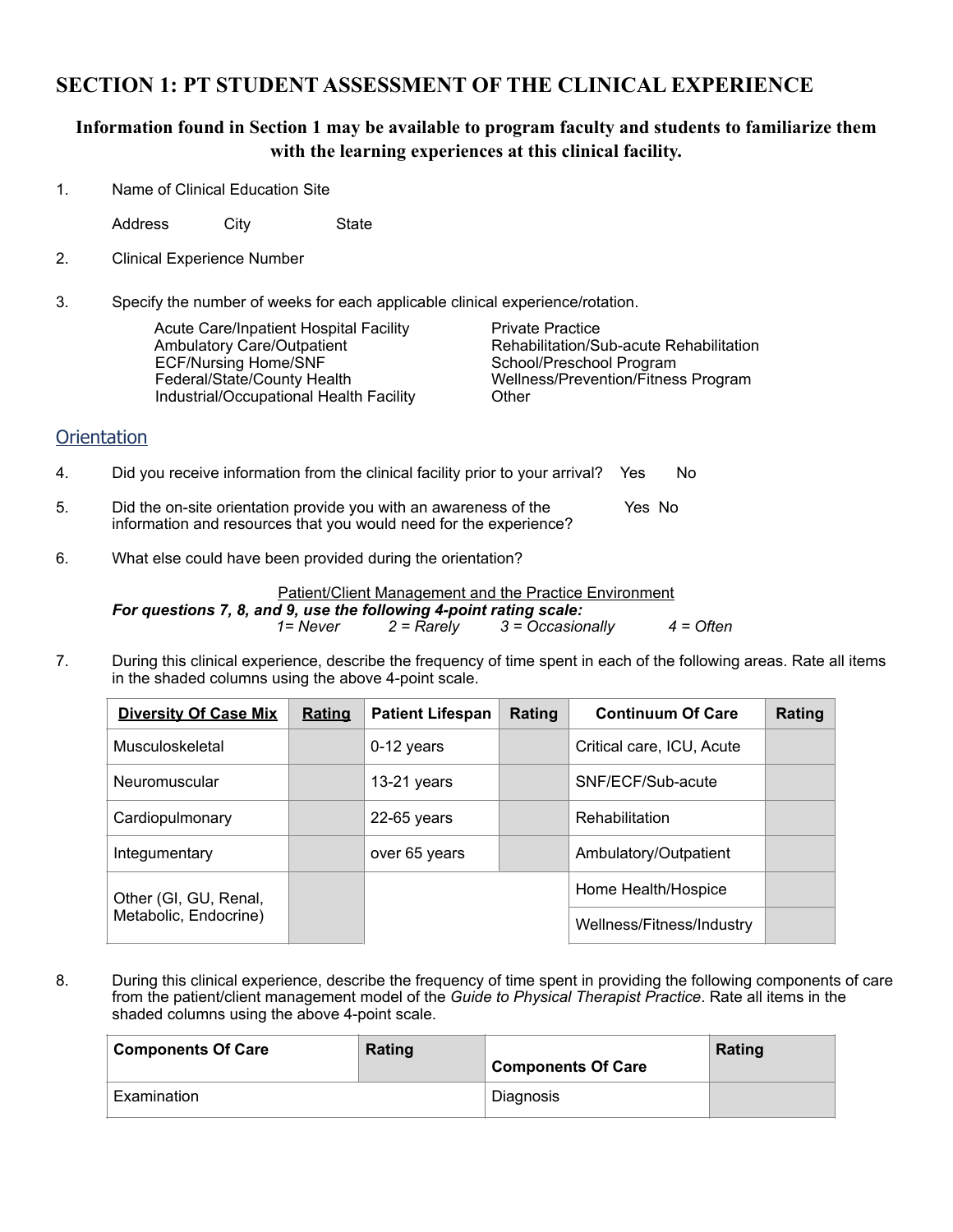| Screening          | Prognosis                  |  |
|--------------------|----------------------------|--|
| History taking     | Plan of Care               |  |
| Systems review     | Interventions              |  |
| Tests and measures | <b>Outcomes Assessment</b> |  |
| Evaluation         |                            |  |

9. During this experience, how frequently did staff (ie, CI, CCCE, and clinicians) maintain an environment conducive to professional practice and growth? Rate all items in the shaded columns using the 4-point scale on page 4.

| <b>Environment</b>                                                                                                               | Rating |
|----------------------------------------------------------------------------------------------------------------------------------|--------|
| Providing a helpful and supportive attitude for your role as a PT student.                                                       |        |
| Providing effective role models for problem solving, communication, and teamwork.                                                |        |
| Demonstrating high morale and harmonious working relationships.                                                                  |        |
| Adhering to ethical codes and legal statutes and standards (eg, Medicare, HIPAA,<br>informed consent, APTA Code of Ethics, etc). |        |
| Being sensitive to individual differences (ie, race, age, ethnicity, etc).                                                       |        |
| Using evidence to support clinical practice.                                                                                     |        |
| Being involved in professional development (eg, degree and non-degree continuing<br>education, in-services, journal clubs, etc). |        |
| Being involved in district, state, regional, and/or national professional activities.                                            |        |

10. What suggestions, relative to the items in question #9, could you offer to improve the environment for professional practice and growth?

#### Clinical Experience

11. Were there other students at this clinical facility during your clinical experience? (Check all that apply):

 Physical therapist students Physical therapist assistant students Students from other disciplines or service departments (Please specify  $\qquad \qquad$  )

12. Identify the ratio of students to CIs for your clinical experience:

 1 student to 1 CI 1 student to greater than 1 CI 1 CI to greater than1 student; Describe

- 13. How did the clinical supervision ratio in Question #12 influence your learning experience?
- 14. In addition to patient/client management, what other learning experiences did you participate in during this clinical experience? (Check all that apply)

 Attended in-services/educational programs Presented an in-service Attended special clinics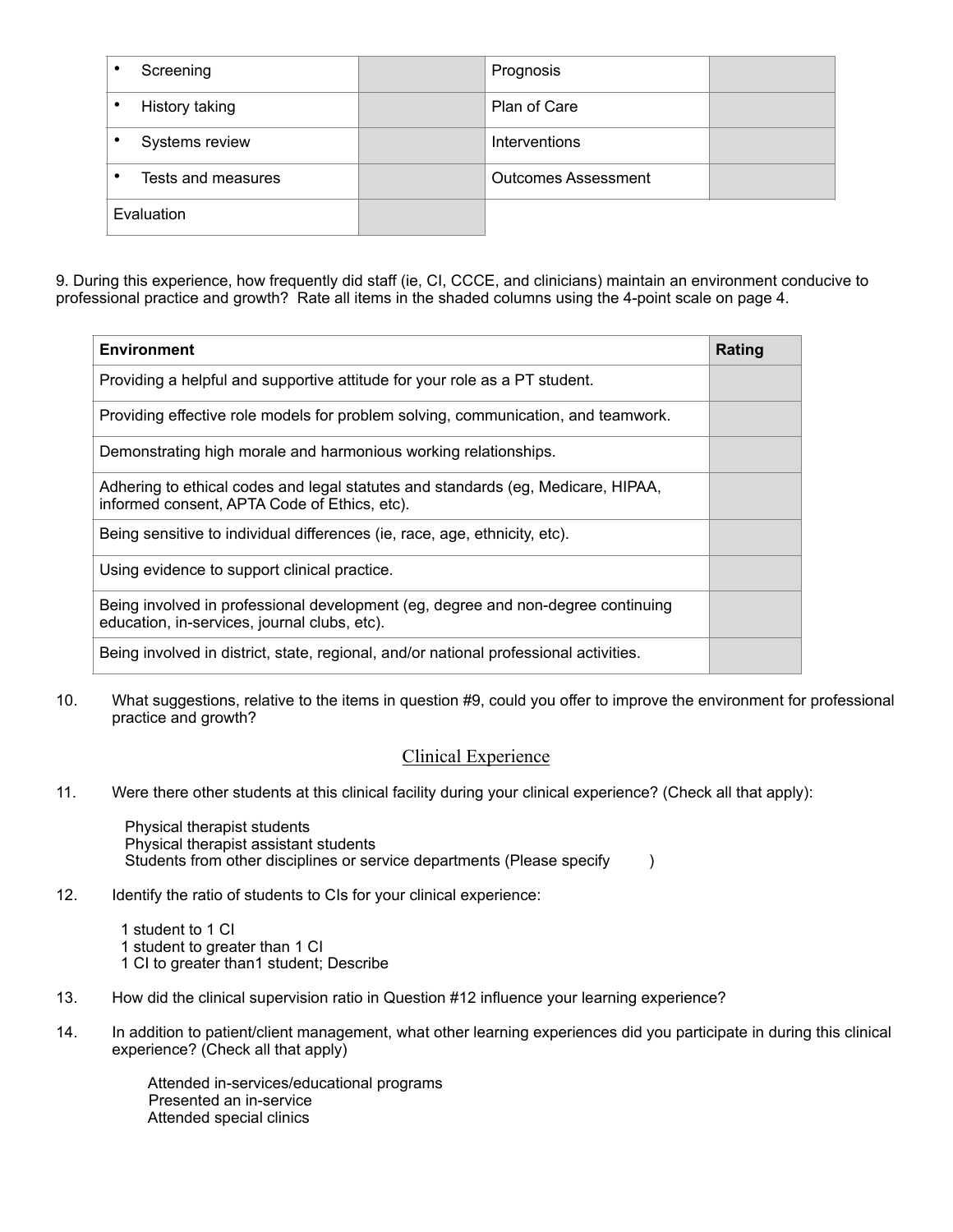Attended team meetings/conferences/grand rounds Directed and supervised physical therapist assistants and other support personnel Observed surgery Participated in administrative and business practice management Participated in collaborative treatment with other disciplines to provide patient/client care (please specify disciplines) Participated in opportunities to provide consultation Participated in service learning Participated in wellness/health promotion/screening programs Performed systematic data collection as part of an investigative study Other; Please specify

15. Please provide any logistical suggestions for this location that may be helpful to students in the future. Include costs, names of resources, housing, food, parking, etc.

#### Overall Summary Appraisal

16. Overall, how would you assess this clinical experience? (Check only one)

 Excellent clinical learning experience; would not hesitate to recommend this clinical education site to another student.

Time well spent; would recommend this clinical education site to another student.

Some good learning experiences; student program needs further development.

Student clinical education program is not adequately developed at this time.

- 17. What specific qualities or skills do you believe a physical therapist student should have to function successfully at this clinical education site?
- 18. If, during this clinical education experience, you were exposed to content not included in your previous physical therapist academic preparation, describe those subject areas not addressed.
- 19. What suggestions would you offer to future physical therapist students to improve this clinical education experience?
- 20. What do you believe were the strengths of your physical therapist academic preparation and/or coursework for *this clinical experience*?
- 21. What curricular suggestions do you have that would have prepared you better for *this clinical experience?*

## **SECTION 2: PT STUDENT ASSESSMENT OF CLINICAL INSTRUCTION**

Information found in this section is to be shared between the student and the clinical instructor(s) at midterm and final evaluations. Additional copies of Section 2 should be made when there are multiple CIs supervising the student. Information contained in Section 2 is confidential and will not be shared by the academic program with other students.

#### **Assessment of Clinical Instruction**

22. Using the scale (1 - 5) below, rate how clinical instruction was provided during this clinical experience at both midterm and final evaluations (shaded columns).

1=*Strongly Disagree* 2=*Disagree* 3=*Neutral* 4=*Agree* 5=*Strongly Agree*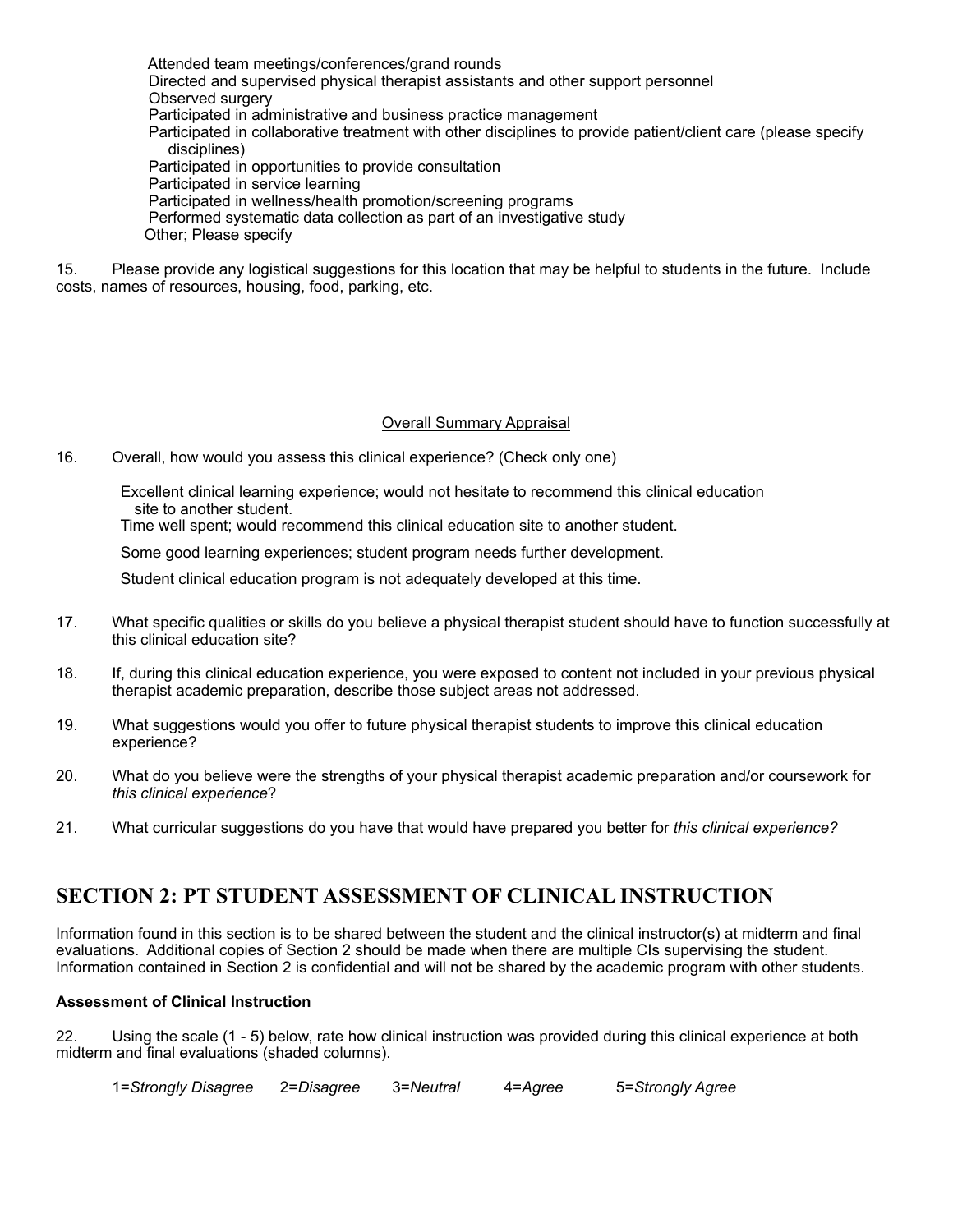| Provision of Clinical Instruction                                                                                         | Midterm | Final |
|---------------------------------------------------------------------------------------------------------------------------|---------|-------|
| The clinical instructor (CI) was familiar with the academic program's<br>objectives and expectations for this experience. |         |       |
| The clinical education site had written objectives for this learning<br>experience.                                       |         |       |
| The clinical education site's objectives for this learning experience were<br>clearly communicated.                       |         |       |
| There was an opportunity for student input into the objectives for this<br>learning experience.                           |         |       |
| The CI provided constructive feedback on student performance.                                                             |         |       |
| The CI provided timely feedback on student performance.                                                                   |         |       |
| The CI demonstrated skill in active listening.                                                                            |         |       |
| The CI provided clear and concise communication.                                                                          |         |       |
| The CI communicated in an open and non-threatening manner.                                                                |         |       |
| The CI taught in an interactive manner that encouraged problem solving.                                                   |         |       |
| There was a clear understanding to whom you were directly responsible<br>and accountable.                                 |         |       |
| The supervising CI was accessible when needed.                                                                            |         |       |
| The CI clearly explained your student responsibilities.                                                                   |         |       |
| The CI provided responsibilities that were within your scope of<br>knowledge and skills.                                  |         |       |
| The CI facilitated patient-therapist and therapist-student relationships.                                                 |         |       |
| Time was available with the CI to discuss patient/client management.                                                      |         |       |
| The CI served as a positive role model in physical therapy practice.                                                      |         |       |
| The CI skillfully used the clinical environment for planned and unplanned<br>learning experiences.                        |         |       |
| The CI integrated knowledge of various learning styles into student<br>clinical teaching.                                 |         |       |
| The CI made the formal evaluation process constructive.                                                                   |         |       |
| The CI encouraged the student to self-assess.                                                                             |         |       |

23. Was your CI'(s) evaluation of your level of performance in agreement with your self-assessment?

Midterm Evaluation Yes No Final Evaluation Yes No

24. If there were inconsistencies, how were they discussed and managed?

Final Evaluation